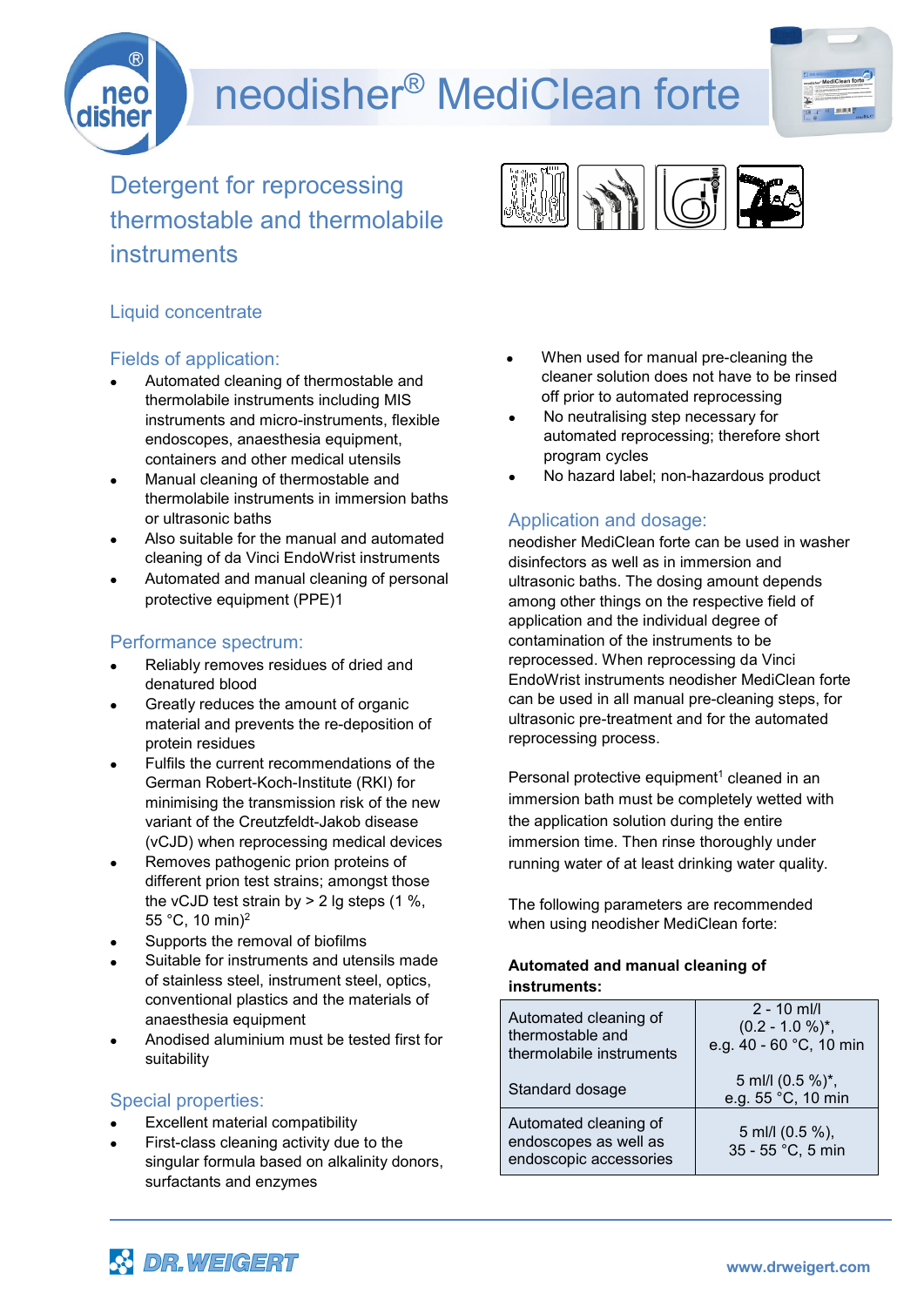

## neodisher® MediClean forte

| Automated cleaning of<br>da Vinci EndoWrist<br>instruments                                                             | 8 ml/l (0.8 %),<br>40 - 55 °C,<br>10 - 30 min**      |
|------------------------------------------------------------------------------------------------------------------------|------------------------------------------------------|
| Manual cleaning of<br>thermostable and<br>thermolabile instruments<br>in immersion and<br>ultrasonic baths             | 5 - 20 ml/l (0.5 - 2 %)*,<br>max. 40 °C, 10 - 30 min |
| Manual cleaning of<br>flexible endoscopes as<br>well as endoscopic<br>accessories in immersion<br>and ultrasonic baths | 5 - 30 ml/l (0.5 - 3 %)*,<br>max. 40 °C, 5 - 10 min  |
| Manual cleaning of<br>da Vinci EndoWrist<br>instruments in immersion<br>and ultrasonic baths                           | 10 ml/l (1.0 %),<br>max. 40 °C                       |

#### **Automated and manual cleaning of personal protective equipment<sup>1</sup> :**

| Manual cleaning of                |                       |
|-----------------------------------|-----------------------|
| breathing                         | 10 ml/l $-$ 30 ml/l   |
| apparatuses/respirators           | $(1.0 % - 3.0 %)^*$ , |
| and their accessories in          | cold water up to max. |
| immersion baths                   | 40 °C, $15 - 30$ min. |
| Automated cleaning of             |                       |
| specific personal                 |                       |
| protective equipment <sup>1</sup> |                       |
| (clearance in accordance          |                       |
| with manufacturer's               |                       |
| information), breathing           |                       |
| apparatuses/respirators           | 10 ml/l (1 %),        |
| and their accessories in          | 55°C, 2 min           |
| washer-disinfectors and/or        |                       |
| washer extractors                 |                       |
| (program specifications in        |                       |
| accordance with                   |                       |
| manufacturer's                    |                       |
| information)                      |                       |

\* the dosing amount depends among other things on the degree of contamination

\*\* depending on the respective recommendation of the washer-disinfector manufacturer

Use suitable dosing devices.

In the cleaning step and in the final rinse the use of deionised water is recommended. When using deionised water in the final rinse water stains are avoided and anodised aluminium is protected at the same time.

The neutralisation step which is obligatory when using classical alkaline detergents is not necessary. When reprocessing ophthalmological instruments an additional intermediate rinse with water prior to the final rinse is recommended.

The working solution for manual cleaning is to be renewed daily and in the case of visible soiling.

### Notes on application:

- For professional use only
- Do not mix with other products
- Rinse out dosing system including suction hose with water before changing product
- Reprocessing should comply with all ordinances pursuant to the regulations on medical devices and should be performed with appropriate validated processes
- The neodisher MediClean forte working solution has to be rinsed off completely (preferably with deionised water)
- Processing of medical device: Please observe the reprocessing recommendations of the medical device manufacturers according to the requirements of the DIN EN ISO 17664
- Processing of personal protective equipment<sup>1</sup>: Please observe the reprocessing recommendations given by the manufacturer of the personal protective equipment
- The instructions given by the manufacturer of the washer disinfector are to be observed

## Expert reports:

The process reports for reprocessing da Vinci EndoWrist instruments can be obtained on request

neodisher® MediClean forte was used and positively assessed by various testing and certification bodies in the context of personal protective equipment<sup>1</sup> certification with regard to material compatibility